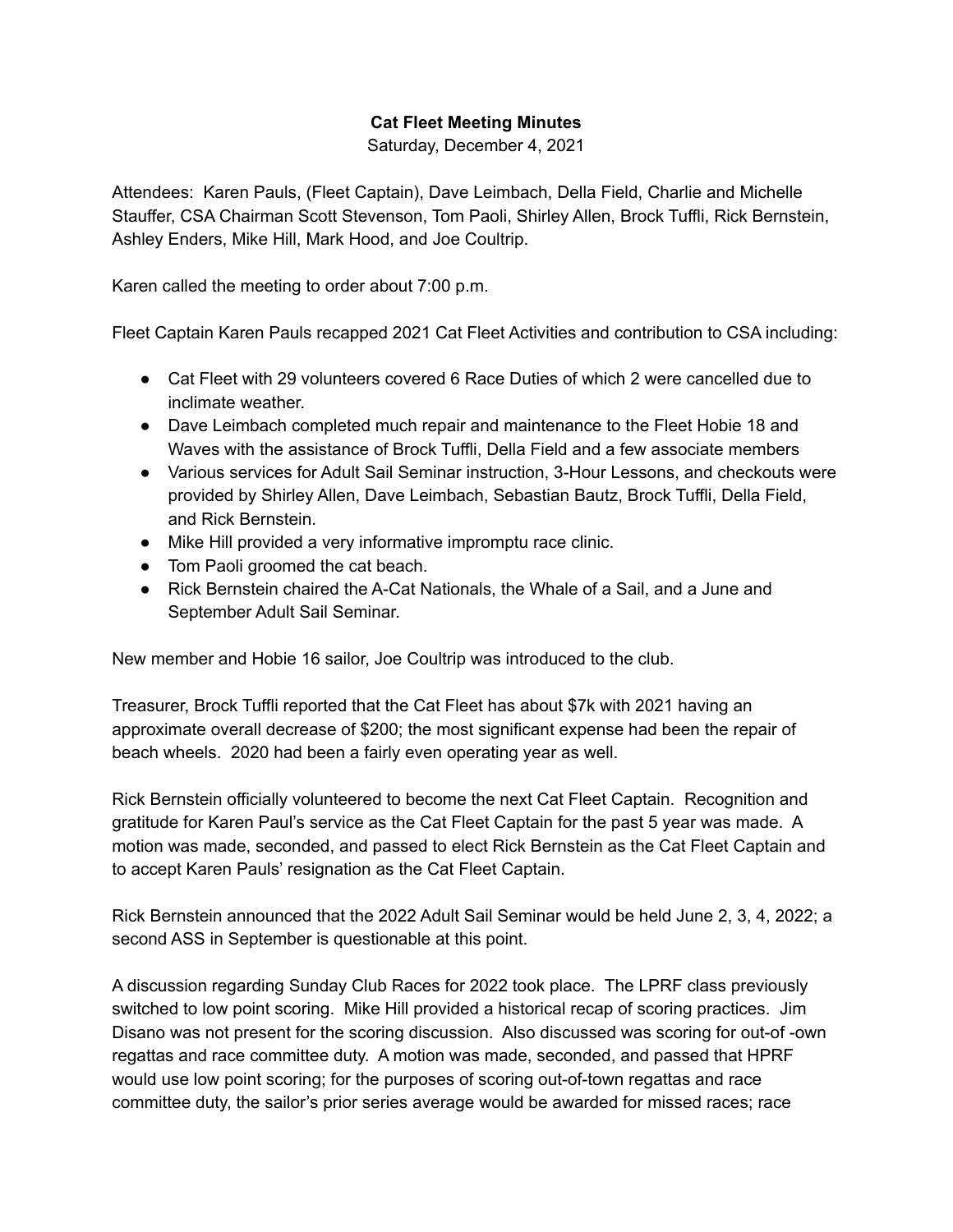committee duty points will only be awarded in the event the sailor is signed up for race committee duty a week in advance.

2022 Cat Scramble was originally reserved for May 20, 21, and 22, 2022. Tom Paoli volunteered to be the co-chairman with Daniel Paoli. It was decided to change the date to May 27, 28, and 29, 2022, provided availability on the CSA calendar.

Latham Souther resigned as the fleet scorekeeper. Della Field volunteered to assume the responsibilities. There were no other volunteers.

Mike Hill reported that electrical service has been restored to the Cat Field.

Karen Pauls made a motion to gift Harbormaster Mary Bartman a \$100 cash gift. Mike Hill seconded. Motion passed.

Ashley Enders announced that she resigned as the National Multi-Hull Committee chair. John Nickus is now the chairman.

Charlie Stauffer presented a number of suggestions for growing the fleet and attracting out-of-town participants in CSA events.

- A more modern scoring system to consider would be the SCHRS system.
- Seek volunteers to promote CSA racing at out-of-town events. Make event info available to push out to other organizations/racers.
- Ideas to include CSA regatta registrations in annual membership dues.
- Prior years' monthly CSA photo contest helped create a social media presence.
- Waiving registration fee for out-of-town regatta participants
- Expanding CSA Fleet boats to include Hobie 16s as the most popular, new sailor friendly, and versatile 2-person catamaran. Dave Leimbach suggested CSA consider 5 additional new Hobie 16s. Like-new boats can be picked up after the World's competition at about half price for a final cost of about \$5-7k.

Motion by Mike Hill; second by Ashley Enders; vote passed to waive entry fee for all new competitors of the 2022 Cat Scramble.

During the 2022 year, CSA will offer Try Racing events throughout the season, two weeks after each Hare & Hounds event. This program will involve racing mentors to be teamed up with new racers. The intent of the program is to increase participation in CSA race programs.

Mark Hood shared that in years prior, socializing after races really helped to improve racing skills. Della asked for additional shade on the island nearest the cat field. Scott Stevenson agreed to ask the CSA Board for approval to set posts for sail shades that he will have Harbormaster Mary Bartman make.